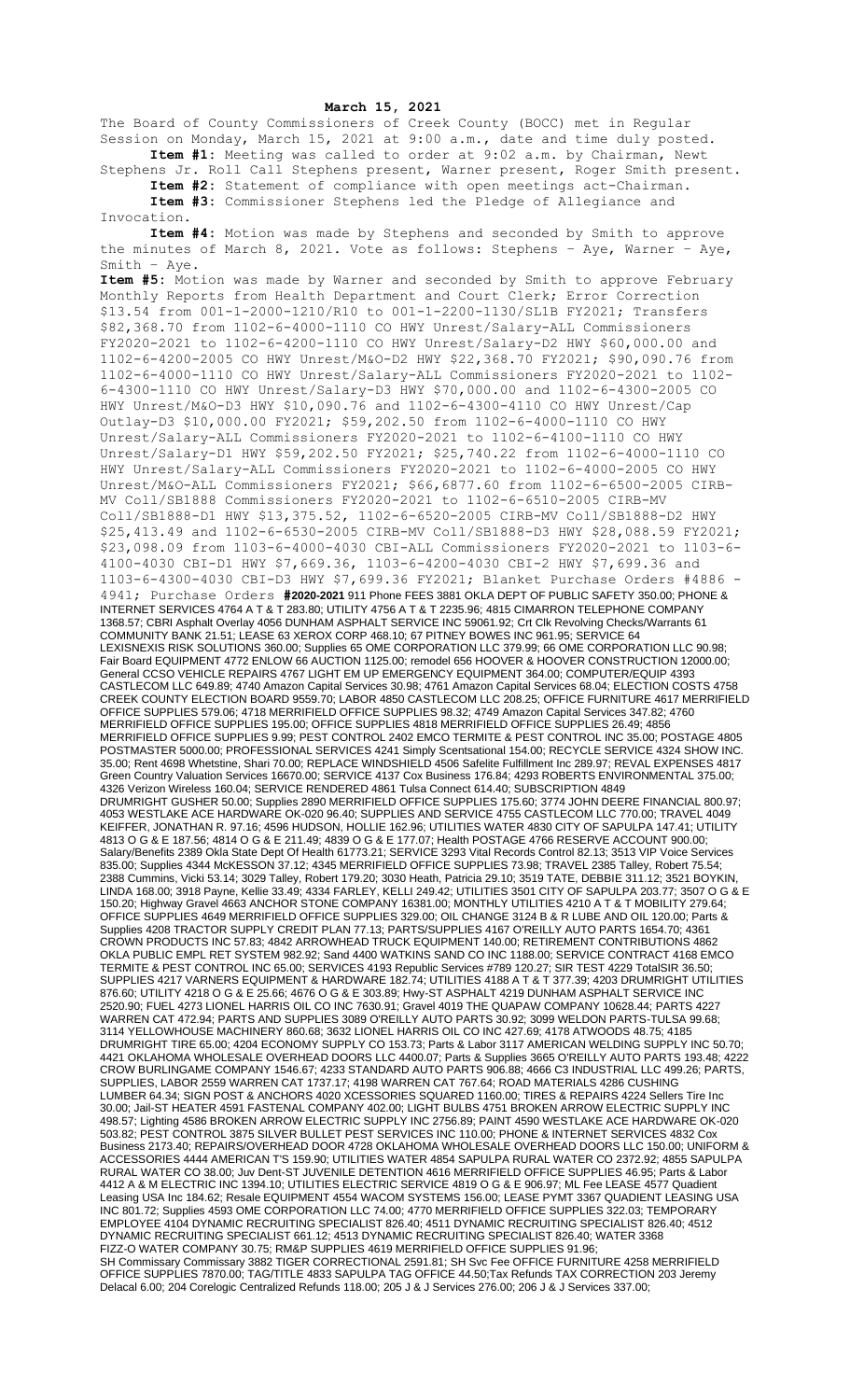207 Justin Payne 878.00; 208 Corelogic Centralized Refunds 118.00; 209 Jennifer Contreras 849.00; 210 MRBX2 LLC 61.00. Vote as follows: Stephens – Aye, Warner – Aye, Smith – Aye.

**Item #6: NO DISCUSSION** of new business. (In accordance with the Open Meetings Act, Title 25 O.S. § 311(A)(9), new business defined as any matter not known about or which could not have been reasonably foreseen within 24 hours of this meeting.

**Item #7: DISCUSSION ONLY/NO ACTION** regarding County Certification map from ODOT. Stephens stated District #1 is completed, Smith stated he had some questions on a couple of roads that are private with gates and a couple that the County has maintained forever that are not showing. Stephens reviewed how to indicate whether they are County Maintained or not. Warner has not completed his district yet. Stephens asked that they have them ready this week to mark all corrections on the final map and then they can review and approve next Monday, all agreed.

**Item #8:** Modified motion was made by Warner and seconded by Smith to approve **Resolution#2021-35** surplussing one wooden desk with return, two wooden book cases with storage bases, three metal four drawer lateral file cabinets, one metal podium, one metal three shelf unit, two cloth unholstered chairs, thirteen cloth/padded stackable chairs, one metal four shelf unit, twelve padded folding chairs, one four foot wooden table, five four drawer metal file cabinets, four two drawer metal file cabinets, one plastic storage unit on rollers, two upholstered metal frame chairs, one wood magazine/table/lamp unit, one plastic four shelf unit and one plastic stackable chair from the Sheriff's Office. Bowling stated none of these items are on the inventory. And **Resolution#2021-35A** disposing of the same to be junked. Vote as follows: Stephens – Aye, Warner – Aye, Smith – Aye. Motion was made by Warner and seconded by Smith to approve **Resolution#2021-36** suplussing aluminum ductwork, Milnor commercial dryer SN#V256520, commercial aluminum vent, 15 fluorescent light fixtures, four-four drawer metal file cabinets, one two drawer metal file cabinets, several pieces of expanded metal, two T post, one piece of rebar, one steel tray rack, Hatco hot water booster SN#4488301403, two Lange stackable stainless steel ovens SN#B50983 and B50984, Salvajor stainless steel commercial garbage disposal SN# 37853, Hobart stainless steel dishwasher SN#85-1040743, two pieces of stainless steel bathroom stall, two small pieces of textured stainless steel plates, and two wooden desks from the Sheriff's Office. Bowling stated these items are from the Jail and were not on the inventory. And **Resolution#2021-36A** disposing of the same to be junked. Vote as follows: Stephens – Aye, Warner – Aye, Smith – Aye.

**Item #9:** Motion was made by Warner and seconded by Smith for the Allocation of Beverage Tax to be distributed as follows: Bristow \$2,256.18; Depew \$254.83; Drumright \$1,556.40; Kellyville \$615.50; Kiefer \$901.69; Lawrence Creek \$80.37; Mannford \$1,646.57; Mounds \$625.30; Oilton \$542.98; Sapulpa \$10,996.72; Shamrock \$54.89; Slick \$70.57. Vote as follows: Stephens - Aye, Warner - Aye, Smith - Aye.

**Item #10:** Motion was made by Stephens and seconded by Smith to approve Utility Permit from OCSI dba TDS Telecom per County Specs for fiber-optic cable by boring, size of line 24 ct. fiber optic cable, size of casing 1.25" HDPE, to cross and parallel W. 201st St. S. approximately .07 miles W. of S.  $43^{rd}$  Pl. W. and  $201^{st}$  St. S. intersection further described as  $1422'$  E. of the S.W. corner of Section 9, T16N, R12E in District #1. Vote as follows: Stephens – Aye, Warner – Aye, Smith – Aye.

**Item #11:** Motion was made by Warner and seconded by Smith to approve Utility Permit from Oklahoma Natural Gas Company per County Specs for natural gas pipeline by boring, size of line 2" HDPE, to cross W. 81st St. S. approximately 7.73 miles N. and 2.97 miles W. of SH-97 & SH-66 further described as 2,290' E. of the N.W. corner of Section 17, T18N, R11E and the S.W. corner of Section 8, T18N, R11E in District #2. Vote as follows: Stephens – Aye, Warner – Aye, Smith – Aye.

**Item #12:** Modified motion was made by Warner and seconded by Smith to approve Utility Permit from the City of Oilton to allow cut and District #2 assist with cut and finalization of repair for waterline by cut/trench, size of line  $\frac{34}{7}$  poly, size of casing 2" steel, to cross  $61^{st}$  approximately 0.3 miles W. of 99 and 61st further described as Town of Oilton in District #2. Warner stated he has met with the City of Oilton to discuss permit; District #2 will be helping with cut and will assist in the final repair of road. Stephens had discussion with Warner that the Utility Permit cannot be approved per County Specs, as they are requesting cutting/trench a hard surface road, so you would have to modify the approval. Warner initially made a motion to approve per County Specs. Vote as follows: Stephens – Aye, Warner – Aye, Smith – Aye.

## **Public Comment: NONE**

**Item #13:** Motion was made by Warner and seconded by Smith to extend **Resolution#2020-87** one more week until 3/22/21. Covey Murray, Emergency Management reported to the Board that as of Thursday, March 11, 2021, we had five new cases, 141 active cases and 121 deaths. The previous Thursday, March